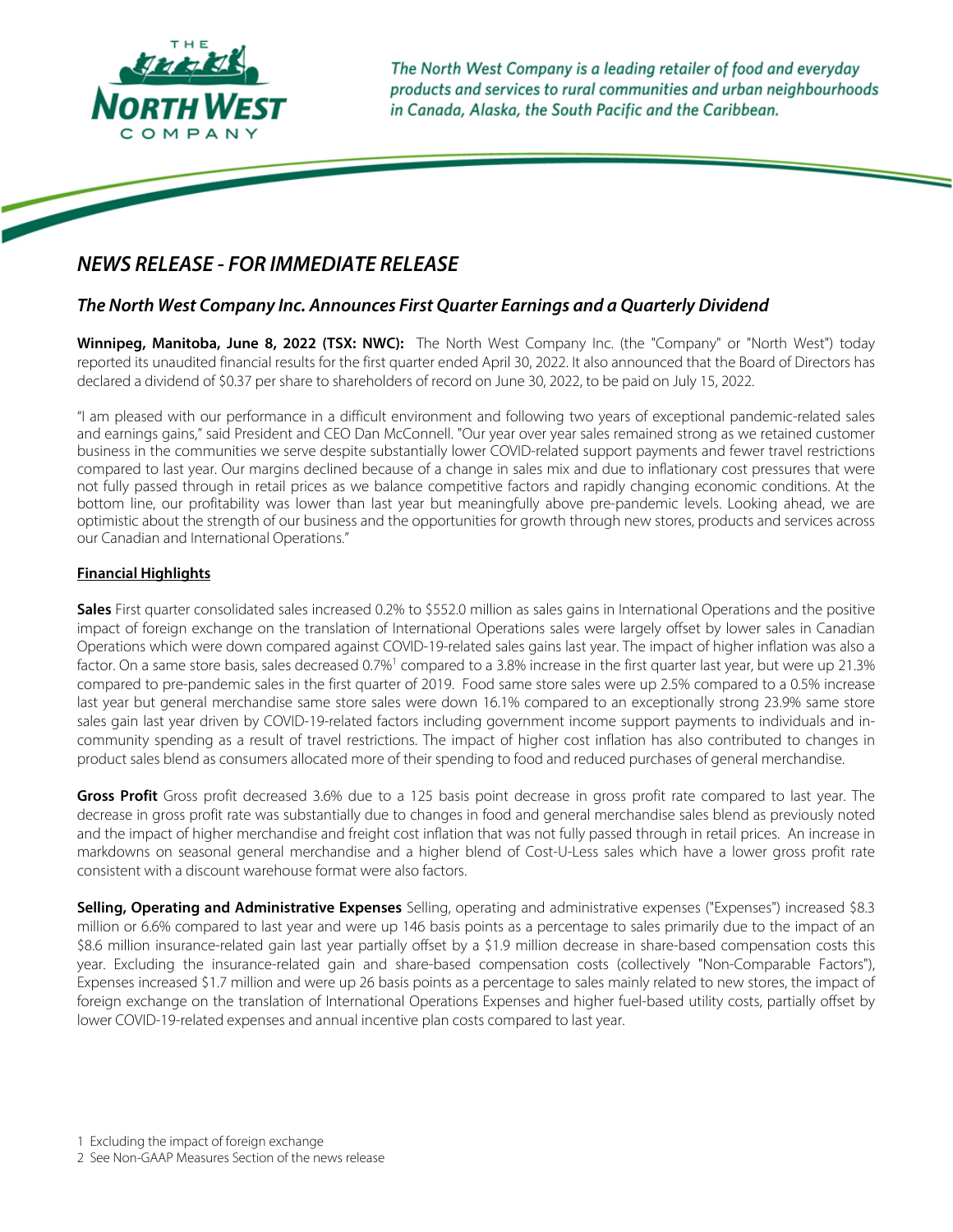**Earnings From Operations** Earnings from operations decreased to \$41.4 million compared to \$56.3 million last year and earnings before interest, income taxes, depreciation and amortization ("EBITDA<sup>2</sup>") decreased 17.4% to \$64.9 million compared to \$78.7 million last year due to the gross profit and Expense factors previously noted. Adjusted EBITDA<sup>2</sup>, which excludes the Non-Comparable Factors, decreased \$7.0 million compared to last year and as a percentage to sales was 12.4% compared to 13.7% last year due to the sales, gross profit and Expense factors previously noted, but was up \$23.6 million or 52.4% compared to prepandemic adjusted EBITDA<sup>2</sup> in the first quarter of 2019.

**Interest Expense** Interest expense decreased to \$3.0 million compared to \$3.5 million last year largely due to lower average debt. Further information on long-term debt is provided in Note 9 to the Company's Interim Condensed Consolidated Financial Statements.

**Income Tax Expense** Income tax expense decreased to \$10.2 million compared to \$12.6 million last year and the consolidated effective tax rate was 26.7% compared to 23.8% last year. The effective tax rate can fluctuate as a result of various factors, including the taxation of items such as share-based compensation and insurance-related gains, changes in tax estimates and the blend of earnings across the various tax rate jurisdictions.

**Net Earnings** Net earnings decreased to \$28.2 million compared to \$40.3 million last year. Net earnings attributable to shareholders were \$27.4 million and diluted earnings per share were \$0.57 per share compared to \$0.80 per share last year. Adjusted net earnings<sup>2</sup>, which excludes the after-tax impact of the \$7.1 million insurance related gain and share-based compensation costs, decreased \$6.7 million compared to the strong, COVID-19-related driven earnings last year due to the gross profit and Expense factors previously noted, but were up \$16.1 million or 106.4% compared to the pre-pandemic first quarter of 2019.

## **Non-GAAP Financial Measures**

The Company uses the following non-GAAP financial measures: earnings before interest, income taxes, depreciation and amortization ("EBITDA"), adjusted EBITDA and adjusted net earnings. The Company believes these non-GAAP financial measures provide useful information to both management and investors in measuring the financial performance and financial condition of the Company for the reasons outlined below.

**Earnings Before Interest, Income Taxes, Depreciation and Amortization (EBITDA)** is not a recognized measure under IFRS. Management believes that in addition to net earnings, EBITDA is a useful supplemental measure as it provides investors with an indication of the Company's operational performance before allocating the cost of interest, income taxes and capital investments. Investors should be cautioned however, that EBITDA should not be construed as an alternative to net earnings determined in accordance with IFRS as an indicator of the Company's performance. The Company's method of calculating EBITDA may differ from other companies and may not be comparable to measures used by other companies.

**Adjusted EBITDA and Adjusted Net Earnings** are not recognized measures under IFRS. Management uses these non-GAAP financial measures to exclude the impact of certain income and expenses that must be recognized under IFRS. The excluded amounts are either subject to volatility in the Company's share price or may not necessarily be reflective of the Company's underlying operating performance. These factors can make comparisons of the Company's financial performance between periods more difficult. The Company may exclude additional items if it believes that doing so will result in a more effective analysis and explanation of the underlying financial performance. The exclusion of these items does not imply that they are nonrecurring.

These measures do not have a standardized meaning prescribed by GAAP and therefore they may not be comparable to similarly titled measures presented by other publicly traded companies and should not be construed as an alternative to the other financial measures determined in accordance with IFRS.

<sup>1</sup> Excluding the impact of foreign exchange

<sup>2</sup> See Non-GAAP Measures Section of the news release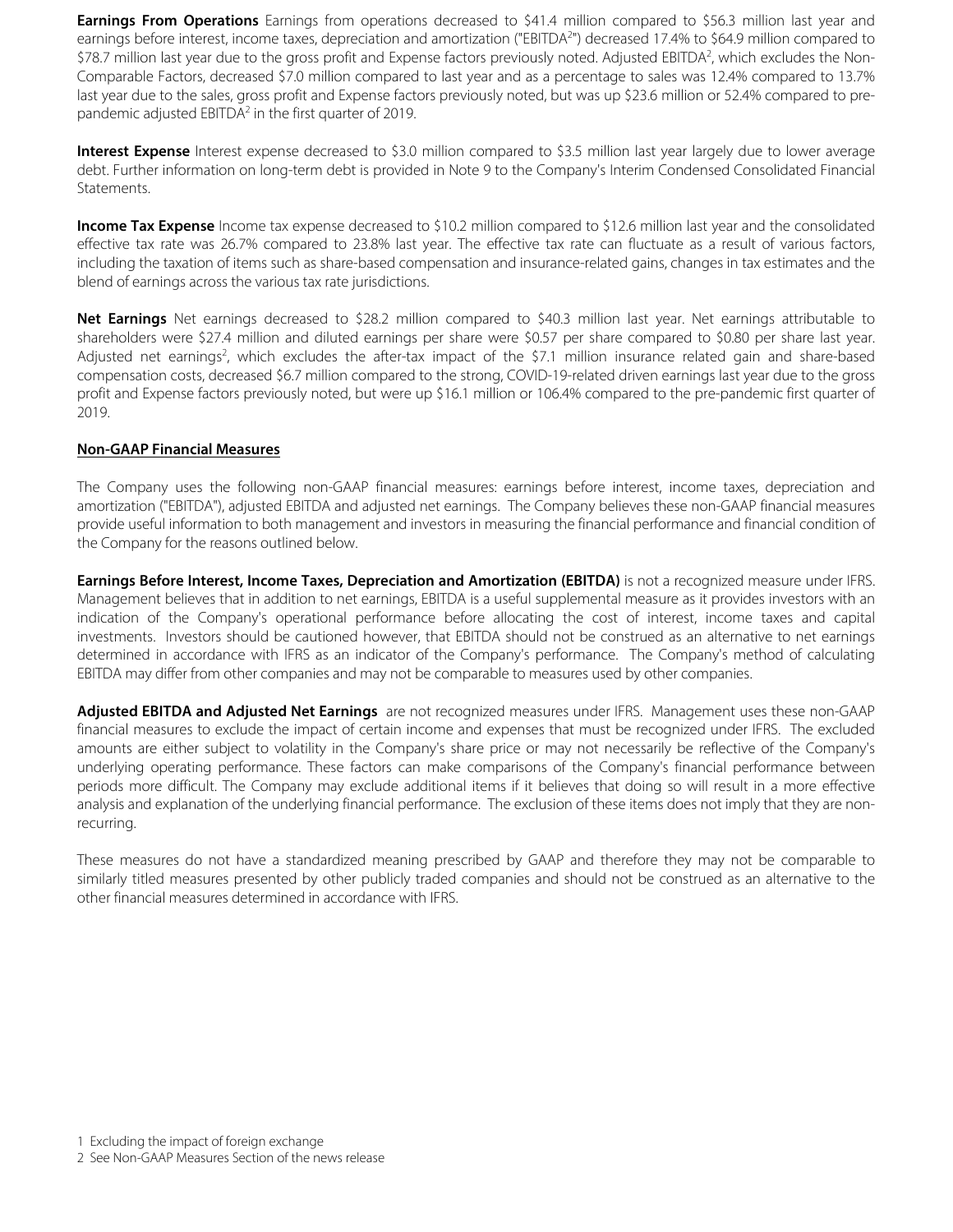#### **Reconciliation of consolidated net earnings to EBITDA and adjusted EBITDA:**

|                                  | Consolidated<br><b>First Quarter</b> |     |             |     |          |  |  |  |
|----------------------------------|--------------------------------------|-----|-------------|-----|----------|--|--|--|
| (\$ in thousands)                | 2022                                 |     | 2021        |     | 2019     |  |  |  |
| EBIT                             | \$<br>41,431                         | - S | $56,312$ \$ |     | 37,033   |  |  |  |
| Add: Amortization                | 23,514                               |     | 22,357      |     | 21,215   |  |  |  |
| <b>EBITDA</b>                    | \$<br>64,945                         | S   | 78,669      | - S | 58,248   |  |  |  |
| Adjusted for:                    |                                      |     |             |     |          |  |  |  |
| Insurance gains                  |                                      |     | (8,632)     |     | (10,656) |  |  |  |
| Share-based compensation expense | 3,737                                |     | 5,681       |     | (2,520)  |  |  |  |
| Adjusted EBITDA                  | 68,682                               |     | 75,718      |     | 45,072   |  |  |  |

### **Reconciliation of consolidated net earnings to adjusted net earnings:**

|                                              | Consolidated<br><b>First Quarter</b> |        |  |          |  |         |  |  |
|----------------------------------------------|--------------------------------------|--------|--|----------|--|---------|--|--|
| (\$ in thousands)                            |                                      | 2022   |  | 2021     |  | 2019    |  |  |
| Net earnings                                 |                                      | 28,161 |  | 40,288   |  | 26,225  |  |  |
| Adjusted for:                                |                                      |        |  |          |  |         |  |  |
| Insurance gains, net of tax                  |                                      |        |  | (7, 123) |  | (8,399) |  |  |
| Share-based compensation expense, net of tax |                                      | 3,000  |  | 4,743    |  | (2,731) |  |  |
| Adjusted net earnings                        |                                      | 31,161 |  | 37,908   |  | 15,095  |  |  |

The Company recorded gains on the partial settlement of insurance claims. These gains were due to the difference between the replacement cost of the assets destroyed and their book value.

Certain share-based compensation costs are presented as liabilities on the Company's consolidated balance sheets. The Company is exposed to market price fluctuations in its share price through these share-based compensation costs. These liabilities are recorded at fair value at each reporting date based on the market price of the Company's shares at the end of each reporting period with the changes in fair value recorded in selling, operating and administrative expenses. Further information on share-based compensation is provided in Note 11 and Note 14 to the Company's Interim Condensed Consolidated Financial Statements.

Further information on the financial results is available in the Company's 2022 first quarter Report to Shareholders, Management's Discussion and Analysis and unaudited interim period condensed consolidated financial statements which can be found in the investor section of the Company's website at [www.northwest.ca.](http://www.northwest.ca)

## **First Quarter Conference Call**

North West will host a conference call for its first quarter results on June 8, 2022 at 2:00 p.m. (Central Time). To access the call, please dial 416-641-6104 or 800-952-5114 with a pass code of 8118986. The conference call will be archived and can be accessed by dialing 905-694-9451 or 800-408-3053 with a pass code of 6020751 on or before July 9, 2022.

<sup>2</sup> See Non-GAAP Measures Section of the news release